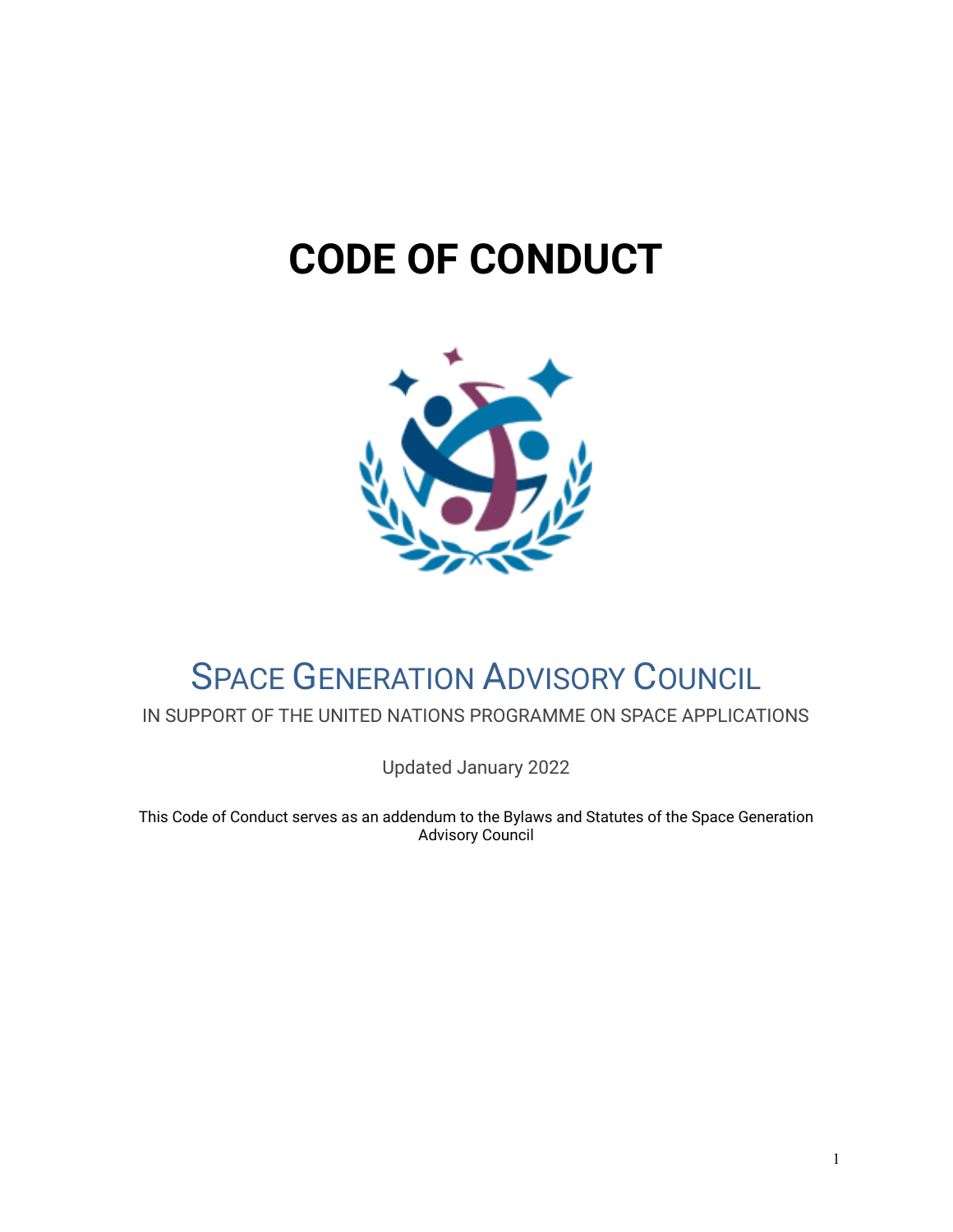| <b>Foreword</b>                                                          | 3              |
|--------------------------------------------------------------------------|----------------|
| Why, Who, What, How                                                      | 4              |
| Why does SGAC need a Code of Conduct?                                    | $\overline{4}$ |
| Who is the Code of Conduct applicable to?                                | $\overline{4}$ |
| What is the Code of Conduct, what does it cover, what does it not cover? | $\overline{4}$ |
| How can the Code of Conduct help you?                                    | 4              |
| <b>The SGAC Principles</b>                                               | 5              |
| Principle 1: Working Together                                            | 6              |
| Principle 2: Representing the Space Generation                           | 7              |
| Principle 3: Acting with Respect and Integrity                           | 8              |
| Principle 4: Embracing Diversity                                         | 9              |
| Principle 5: Making a Positive Impact                                    | 10             |
| Principle 6: Being Open and Transparent                                  | 11             |
| Principle 7: Growing Together                                            | 12             |
| Principle 8: Enjoying What We Do                                         | 13             |
| Principle 9: Being Proactive                                             | 14             |
| Principle 10: Fostering Improvements                                     | 15             |
| <b>Code of Conduct</b>                                                   | 16             |
| <b>General Expectations</b>                                              | 16             |
| Meetings and Communication                                               | 16             |
| Relationship with Other Members and Stakeholders                         | 17             |
| <b>Avoiding Conflict of Interest</b>                                     | 17             |
| <b>Confidential Communication</b>                                        | 18             |
| Violations of the Code of Conduct                                        | 18             |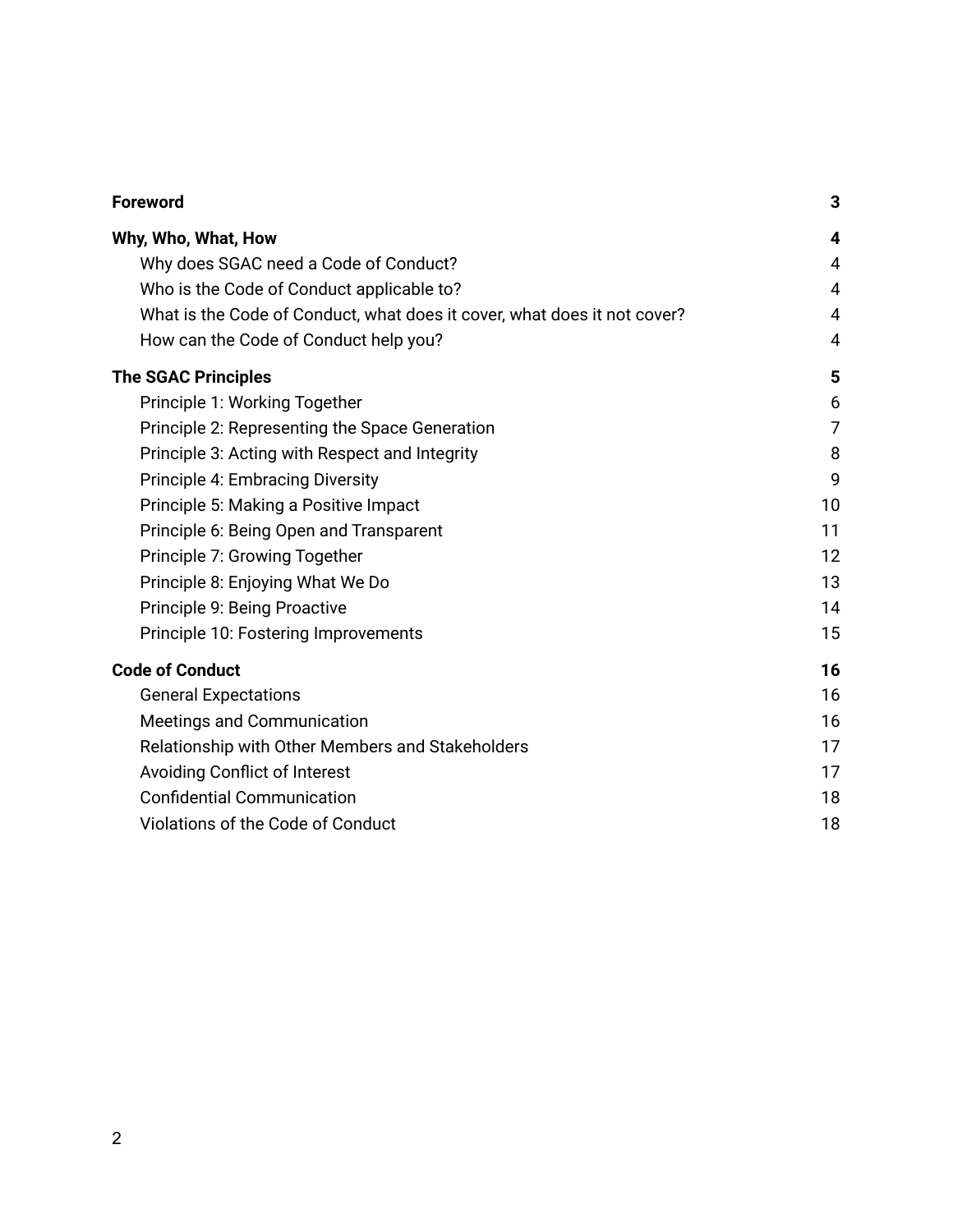## <span id="page-2-0"></span>Foreword

The Space Generation Advisory Council (SGAC) in Support of the United Nations Programme on Space Applications is a global non-governmental, non-profit organisation and network which represents students and young space professionals aged 18-35 to the United Nations, space agencies, industry, and academia.

SGAC represents more than 16,000 members, volunteers and alumni from more than 160 countries.

At SGAC, we believe in the capacity of the young space generations from all over the world to make an impact and ultimately shape the future of humankind in space. SGAC provides a platform for discussions, where to exchange and elaborate ideas, projects and professional skills without prejudice of any kind and eventually contributing to raise the next generation of space leaders.

To achieve these goals, SGAC requires high ethical standards and has built during the years a reputation of professionalism and integrity.

This Code of Conduct is not put forth because we anticipate bad behaviours, but is intended to guide our members in their work and interaction with SGAC and it will provide a better understanding of the organisation. This document will be continuously updated and strengthened in order to improve our ethical governance and it applies to all members of SGAC whether you are an Executive Committee member, a National Point of Contact, a Project Co-Lead, a general member or an alumnus.

The standards illustrated in this Code of Conduct are in addition to the Bylaws and Statute of SGAC or any other policy documents applicable to SGAC members.

Harriet Brettle **Anthony Yuen** 

SGAC Chair SGAC Co-Chair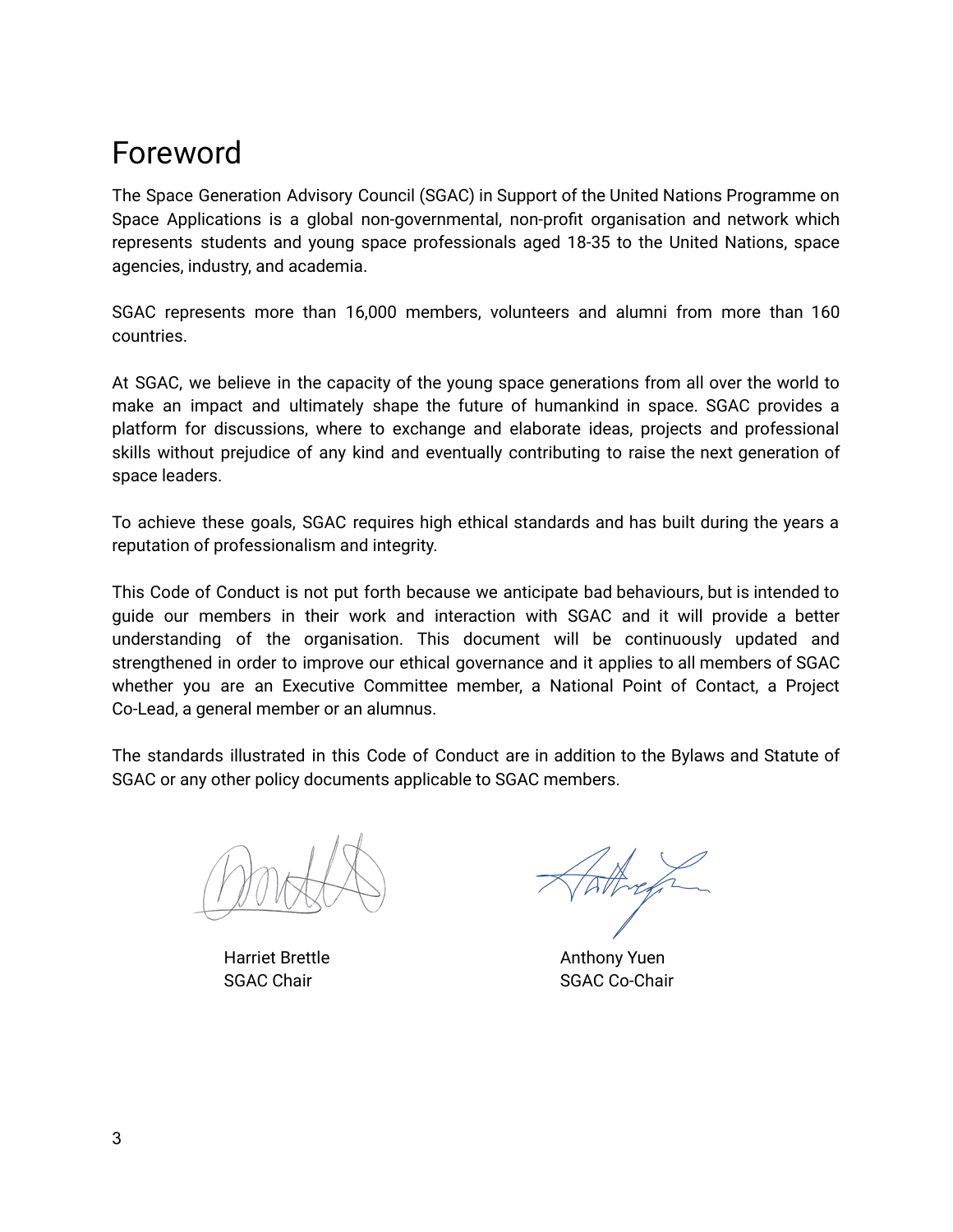### <span id="page-3-0"></span>Why, Who, What, How

### <span id="page-3-1"></span>Why does SGAC need a Code of Conduct?

SGAC represents, gives a voice to, and is a platform for the development of the next generation of space professionals. In order to fulfill this mission and honour our commitments with the international space community, SGAC, as an organisation, has to act with the highest ethical standards. To this end, thisCode of Conduct represents the ethical compass for SGAC members to conduct their activities with honesty and integrity.

### <span id="page-3-2"></span>Who is the Code of Conduct applicable to?

The SGAC Code of Conduct is applicable to all SGAC members. The organisation has General, Ordinary, Executive, Registered, Alumni and Honorary members as defined by Article IV of the SGAC Statutes and and Article 4 of the SGAC Bylaws. The Code of Conduct is applicable to all the types of members defined by this article. The Code of Conduct may also apply to individuals affiliated with SGAC, such as those involved in partnered activities, participating at events, associated to SGAC by MoU or Agreement, or contributing to SGAC in some other capacity.

### <span id="page-3-3"></span>What is the Code of Conduct, what does it cover, what does it not cover?

The Code of Conduct is the set of rules and principles that guide the responsibilities and proper practices of SGAC members. The present standards illustrated in this Code of Conduct should not be treated in an exhaustive way and only outline a starting point for behaviour expected from SGAC members. There may be individual cases where this document will not provide specific guidance and where other documents supplementing the Code of Conduct may apply.

The Code of Conduct shall be supplemented by specific documents for specific types of behaviour. Presently, these include:

- The SGAC [Harassment](https://drive.google.com/file/d/1Nj_fqKs6URnLpcqRV12wQYYfCLgYUrMr/view?usp=sharing) Policy.
- The SGAC [Inactivity](https://drive.google.com/file/d/1dydvNADBi1----Kv2cemTdSHKP6eqPnR/view?usp=sharing) Policy.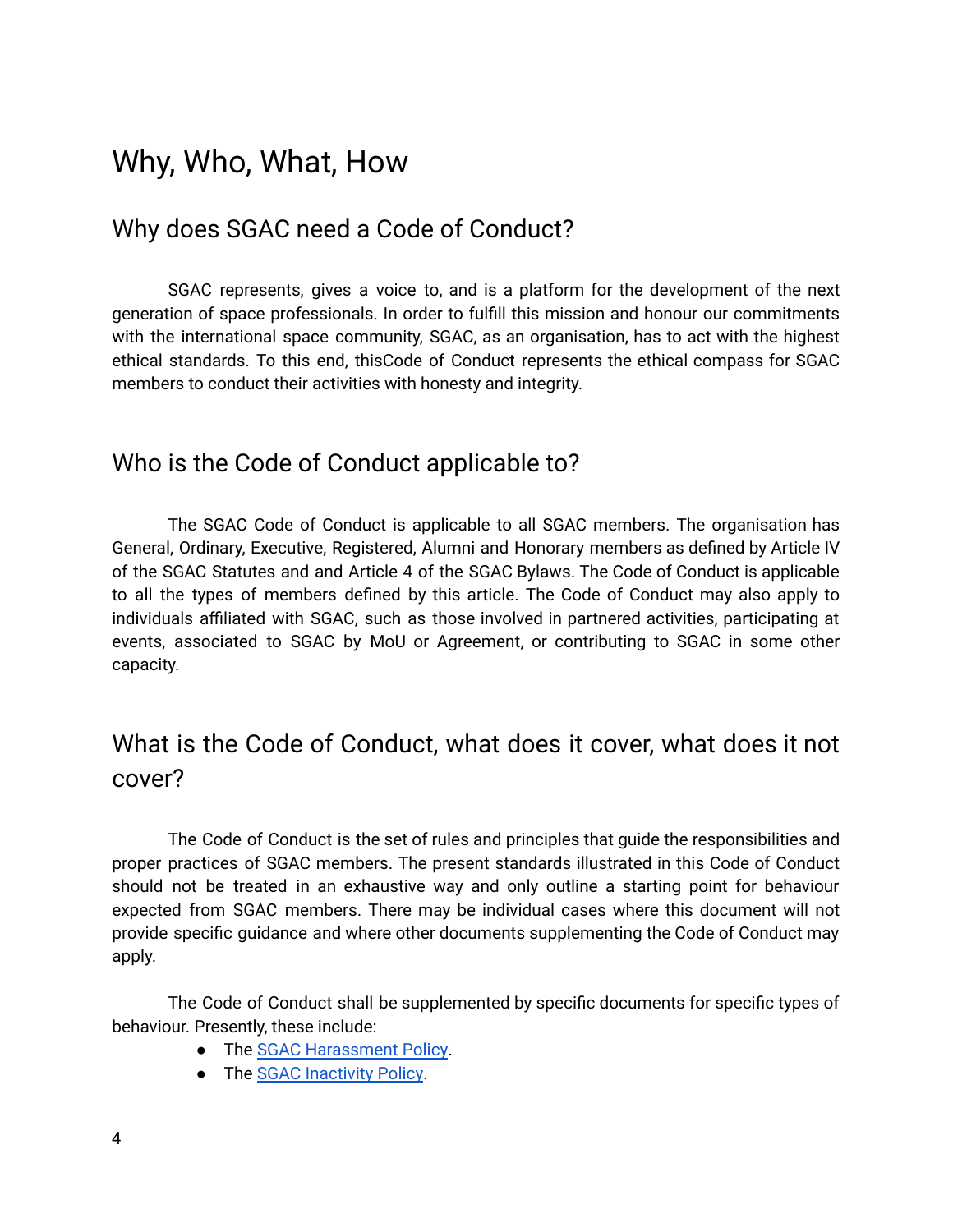In the case of a discrepancy between the Code of Conduct and any specific document designed to supplement it, the specific document shall take priority.

### <span id="page-4-0"></span>How can the Code of Conduct help you?

As an SGAC member, the Code of Conduct can help you guide your steps within the organisation and clarify any doubts you may have about proper ethical behavior.

The Code of Conduct is also a reference point for the types of conduct you can expect at SGAC, and the types of conduct which are not tolerated.

If you experience, see, or hear of another member violating the Code of Conduct at any point in time in your SGAC journey, please use the provisions found within this document to file a report immediately.

Everyone can file a report, also on behalf of others, while completely keeping their identities anonymous. All reports will be treated with utmost confidentiality.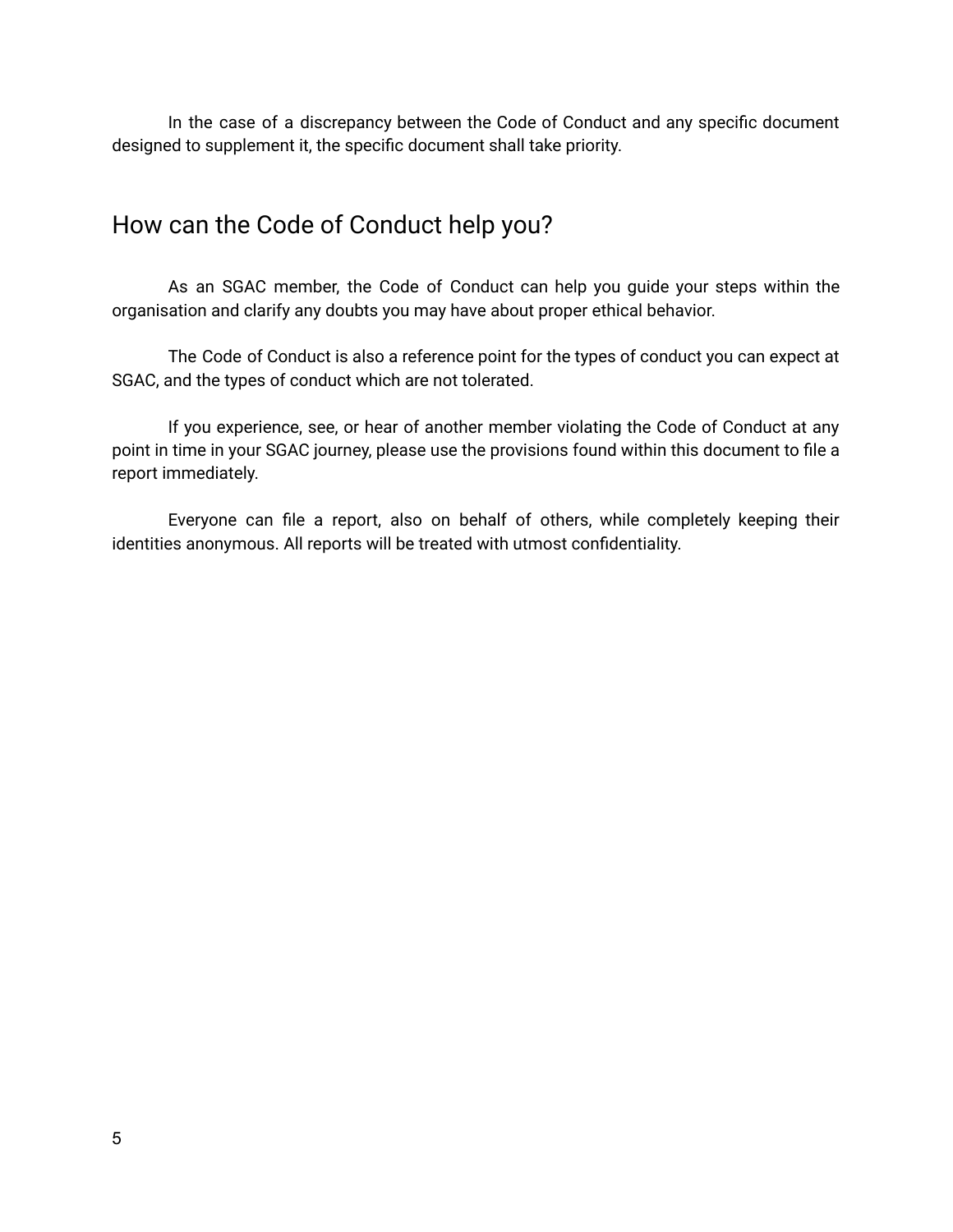# <span id="page-5-0"></span>The SGAC Principles

#### **SGAC is about People**

- Working Together
- Acting with Respect and Integrity
- Embracing Diversity

#### **Reach for the Stars**

- Representing the Space Generation
- Making a Positive Impact
- Enjoying what we do
- Fostering Improvement

#### **Grow. Learn. Network.**

- Growing Together
- Being Open and Transparent
- Being Proactive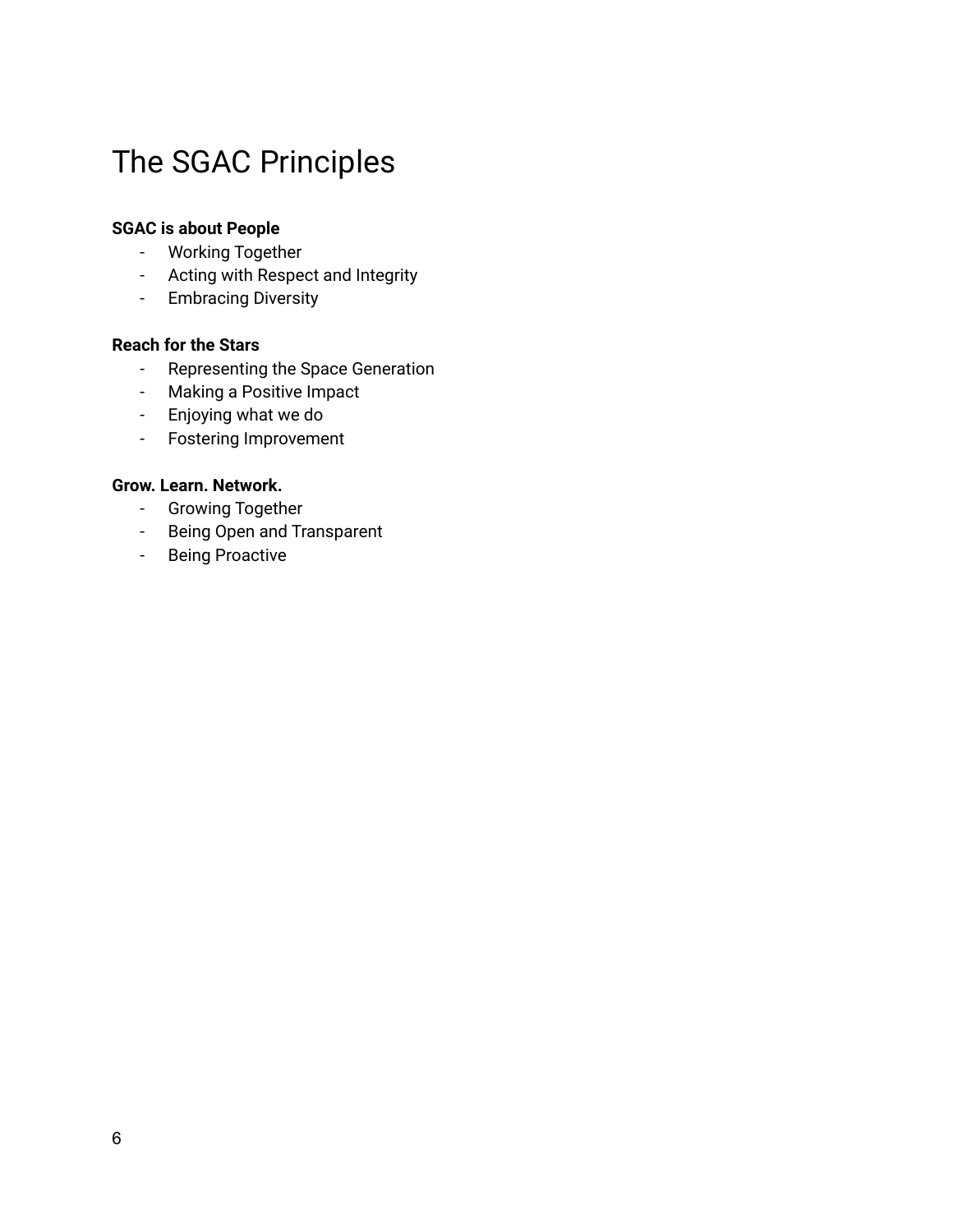### <span id="page-6-0"></span>Principle 1: Working Together

#### *Key Message:*

At SGAC, our people are our best asset. Members shall be able to work TOGETHER as a team, to collaborate and share ideas to get the project or task at hand accomplished. SGAC is supposed to involve everyone and to represent the whole generation. It's not about who will get to work on a particular project instead of someone else. It's a matter of working together towards the same objectives to make what we do at SGAC even better than before.

#### *What Does This Mean?*

As in space, collaboration is pivotal for the success of any endeavour, and at SGAC, we believe collaboration to be fundamental for the positive outcome of any activity within the organisation. Be open to collaboration, provide your expertise or ideas, share information, and constructive feedback to others in order to fulfill the common goals of the project, initiative and organisation.

Be there for each other! Remember you are there to help each other and to learn from one another. SGAC is all about building relationships and being part of something bigger than yourself. Make sure you are open to collaboration and teamwork, as this principle suggests, but also remember to have fun and learn from one another!

#### *What This Doesn't Mean:*

Even though we work as a team that doesn't mean that you let others take over and do the work for you. Your input and expertise is critical for a project or initiative and it takes all of us to make SGAC what it is today. Please remember to work hard and contribute. We want YOUR voice to be heard too.

This implies that once an SGAC member commits to undertaking a task, they must make their best effort to ensure this task is completed. Members shall not behave in ways which put extra burdens or responsibilities onto others on their team(s).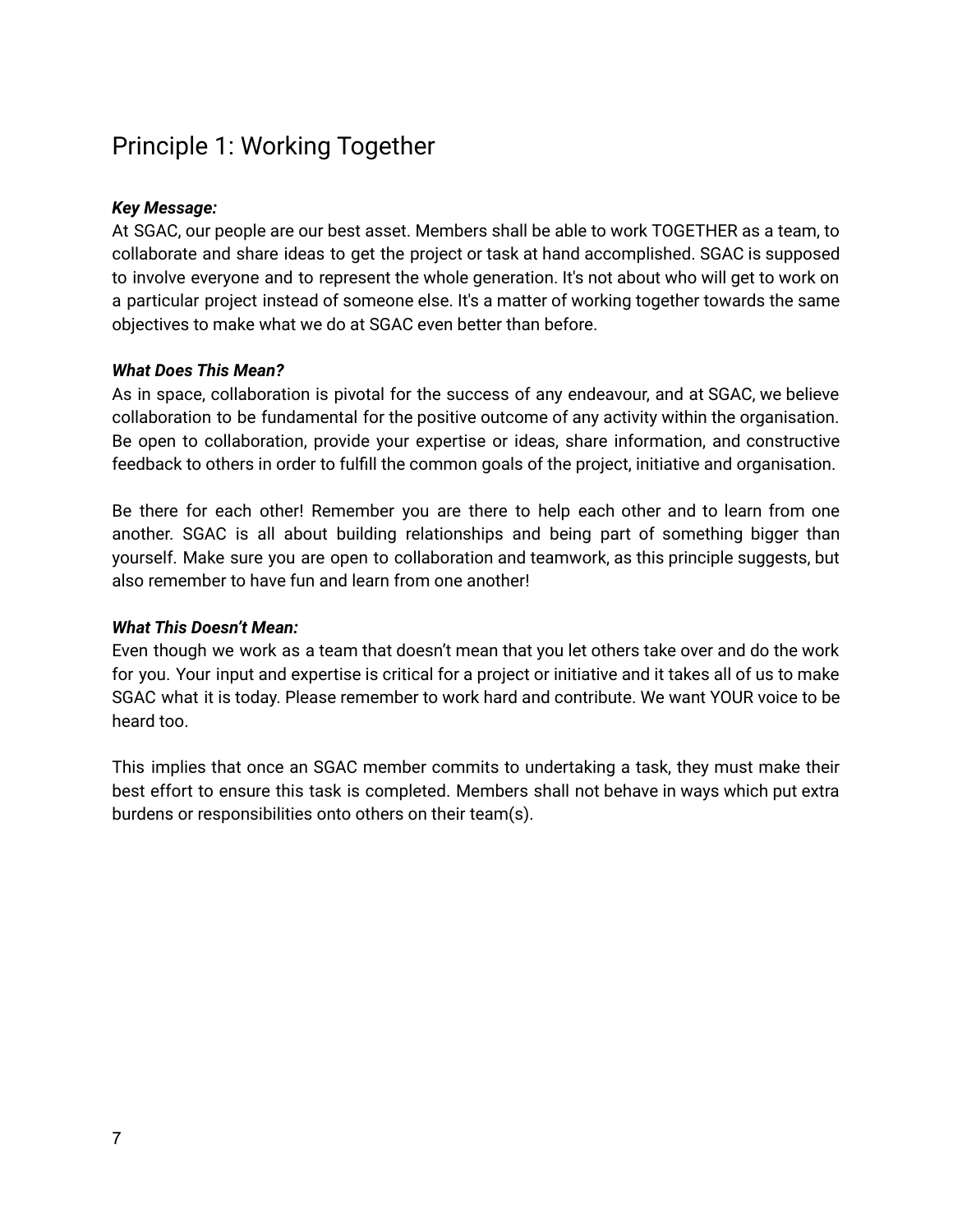### <span id="page-7-0"></span>Principle 2: Representing the Space Generation

#### *Key Message:*

SGAC's reputation is crucial for the organisation. It took time to build SGAC's strong reputation and to not just be seen as young people that aren't taken seriously. It is important to protect this reputation and acting with professionalism is essential.

#### *What Does This Mean?*

Focus on building and protecting the image of SGAC, the reputation and long-term interests of the organisation, its members and the space community as a whole.

Members shall take pride in participating in SGAC activities. They shall show this pride by wearing their SGAC pin at various events and be happy to promote and talk about SGAC's many diverse activities. SGAC members shall share their stories and share the story of SGAC.

You are an SGAC member and you need to know your responsibility as a member. The members represent the organisation everywhere they go. When you talk to a partner, when you go to a conference, when you go to the UN, always act with a professional and friendly attitude. We want to continue to impress our partners and the space community by showing that we are a strong and confident organisation with a unique and diverse group of members that all have something to offer the community at large.

SGAC members' actions reflect SGAC as a whole. Members are ambassadors of both SGAC and of the next generation of space. They shall maintain the image and reputation and represent the interests of SGAC both internally and externally.

#### *What This Doesn't Mean:*

It is critical that SGAC's members do not set out to disrespect the organisation. They shall not try to undo the positive reputation of SGAC.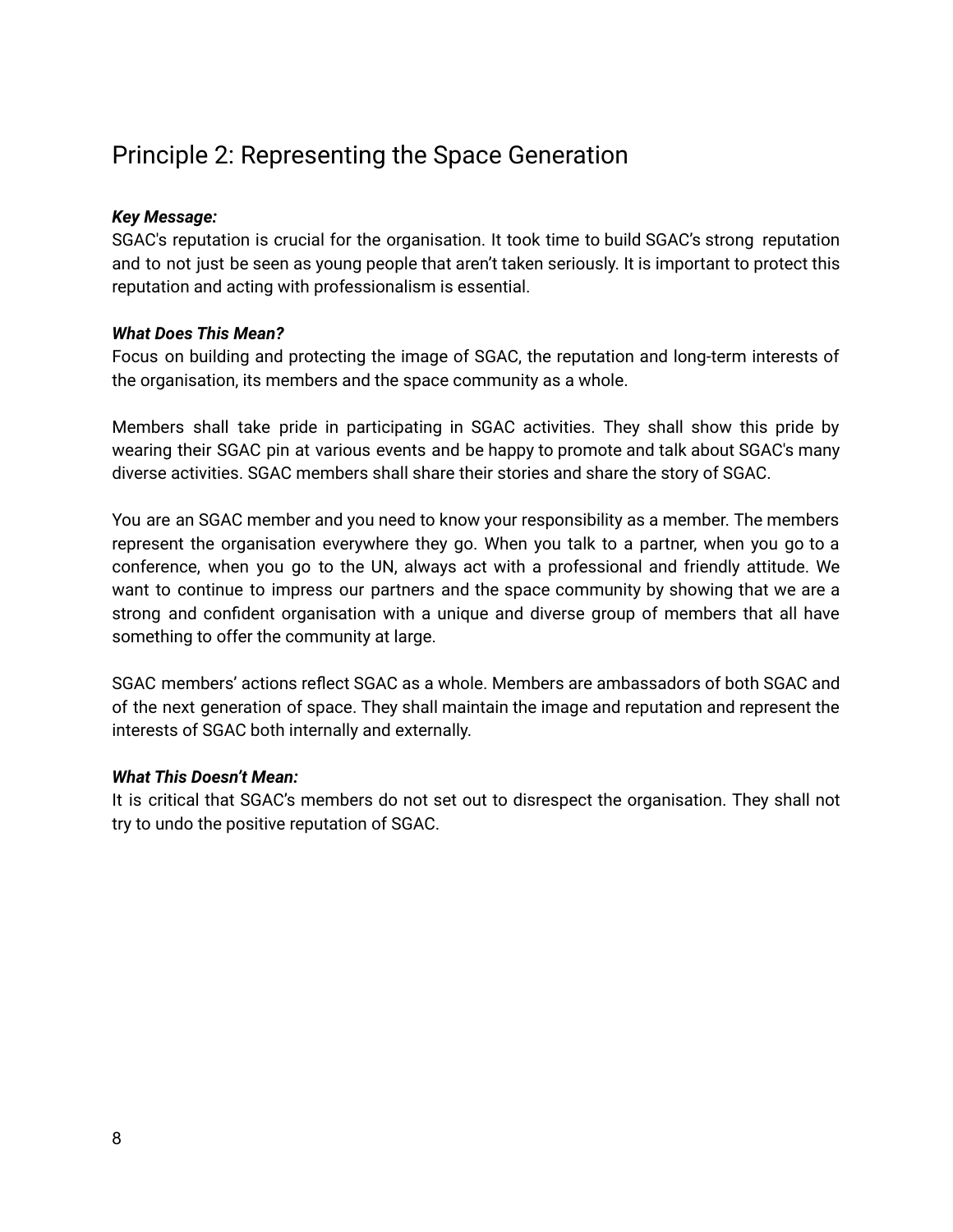### <span id="page-8-0"></span>Principle 3: Acting with Respect and Integrity

#### *Key Message*

Act with Respect - Integrity - Know the rules

#### *What Does This Mean?*

SGAC represents many ideas, experiences and backgrounds. SGAC members shall value each other's contributions and shall welcome different viewpoints independently from the role held by the proposing voice.

The conduct of SGAC members shall take into account professionalism, dedication, loyalty, honesty, impartiality, confidentiality, and inclusiveness. Members shall consistently model these values as a bedrock to build trust and credibility.

SGAC has rules and governing principles that everyone in the organisation shall read and accept. Through the years, SGAC has also defined processes and procedures and is continuing in these activities, striving always towards transparency. It is important that members at all levels follow the due processes in any situation.

SGAC has a detailed Harassment Policy which all members are expected to read and follow in ALL circumstances. Additionally, all members of SGAC are expected to undertake Anti-Harassment Training developed by SGAC in order to promote a safe and encouraging volunteering environment for everyone.

#### *What This Doesn't Mean*

SGAC does not represent a single point of view. SGAC is a neutral platform where ideas are exchanged and people gather to discuss. As such, our members shall not mock or disrespect other people's ideas and point of view.

Although SGAC is a volunteer organisation, we uphold the highest standards.very member holding a position in the organisation shall not breach the trust placed in them by promoting interests other than SGAC while representing the organisation.

We do not request our members to know our governing documents by heart, but they need to be aware they exist. Our rules, procedures and processes are the foundation we use to work efficiently and transparently together. Our members shall not take shortcuts of any kinds while working for or representing SGAC.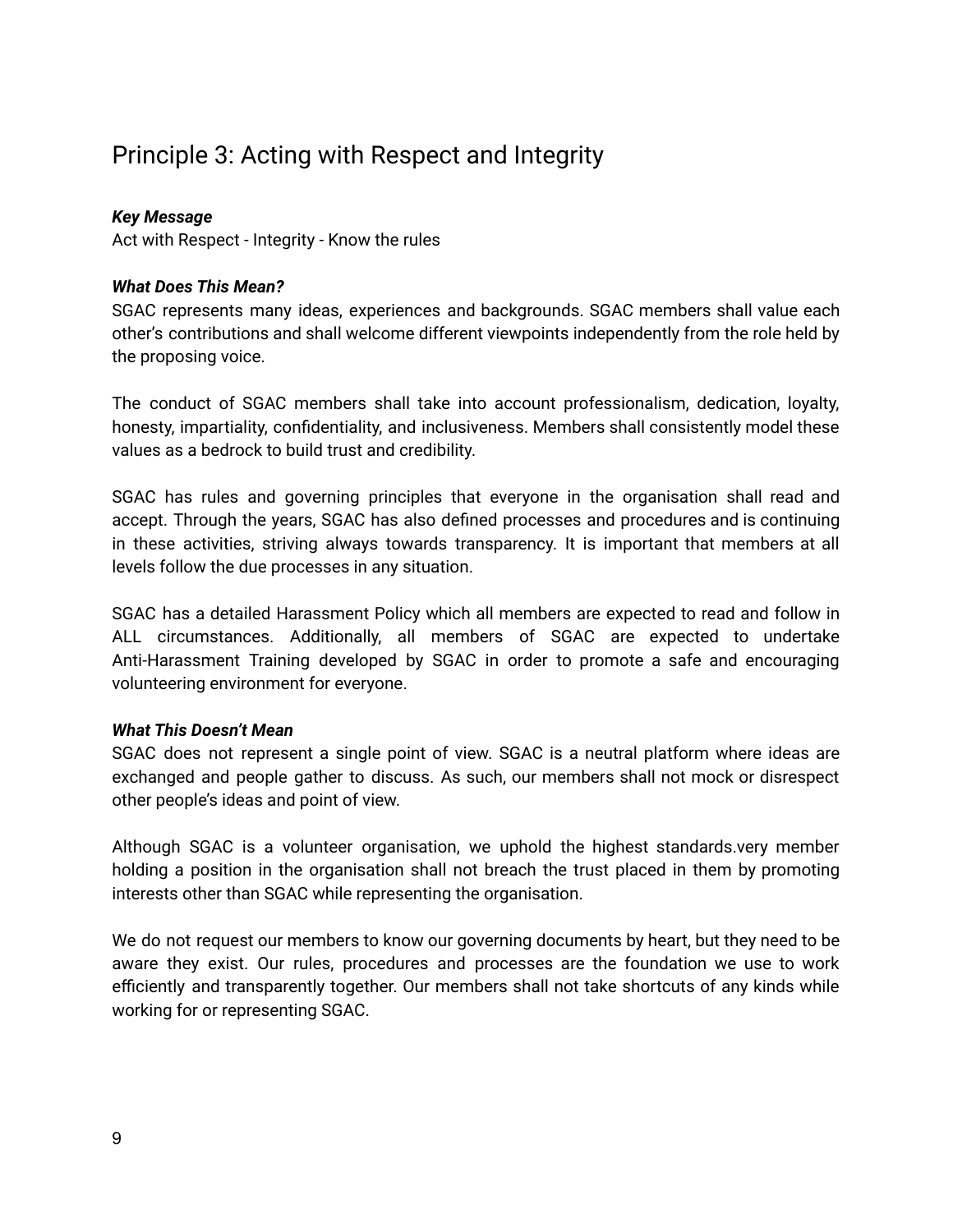### <span id="page-9-0"></span>Principle 4: Embracing Diversity

#### *Key Message*

Diversity is our strength. SGAC is dedicated to creating a safe, collaborative environment that is welcoming of all members regardless race, creed, color, ethnicity, national origin, religion, sex, sexual orientation, gender, age, physical or mental ability, veteran status, military obligations, and marital status, or any other personal or professional trait or characteristic.

#### *What Does This Mean?*

No nation can explore the universe or change the world alone. We need to join the forces with all countries, regions and cultures. We believe that diversity is the source of our strength as the combination of different perspectives and talents allows us to reach higher goals.

This means also actively working to continuously improve one's own knowledge and understanding of other countries and cultures. Our members shall be aware of cultural diversity and be able to adapt working behaviour in a culturally diverse environment. They shall contribute to the creation of an atmosphere in which individuals of different cultures and countries feel accepted and included.

SGAC offers equal opportunities to all our members. SGAC shall also strive to achieve a diverse representation for all events and at all levels in executive and non-executive roles. SGAC may, at the discretion of the relevant team leaders, undertake active efforts to build more inclusive teams and organise more diverse events.

#### *What This Doesn't Mean*

SGAC members shall not behave in a way that offends, intimidates and is hostile, degrading or humiliating to others. SGAC members shall also not behave in anyway which is biased, unfair, discriminative, or unjust to anyone else based on race, creed, color, ethnicity, national origin, religion, sex, sexual orientation, gender expression, age, physical or mental ability, veteran status, military obligations, and marital status, or any other personal or professional trait or characteristic.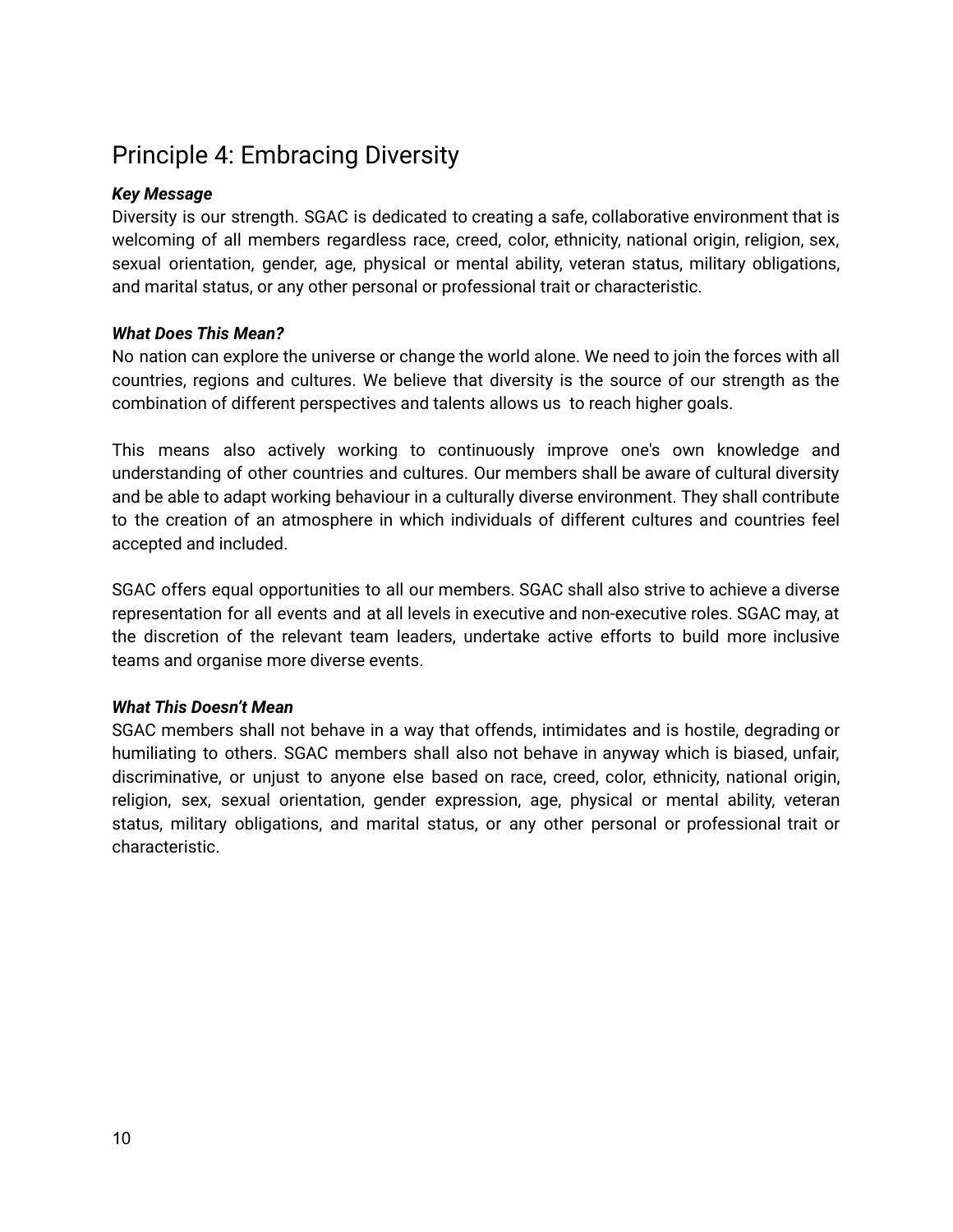### <span id="page-10-0"></span>Principle 5: Making a Positive Impact

#### *Key Message:*

SGAC represents the next generation of space professionals to the United Nations, space agencies, industry, and academia. Therefore, it provides the ideal environment for your voice to be heard. You shall not be afraid to be bold, to speak up for the interest of the next generation in space, to share your perspectives with the leaders of the space sectors and to push for these to be taken into account.

#### *What Does This Mean?*

SGAC aims to promote and contribute to the peaceful uses of outer space. For us, space is both a means and an end in itself: we want to explore the universe and use space technology to improve the lives of people on Earth. Our members shall reach for the stars, aim high, dream new horizons, and use the platform of the SGAC community to pursue the honorable cause of contributing to the progress of humanity using all the benefits that space brings.

At SGAC we shall continuously strive to innovate and use the enormous talent of our members to try new initiatives. Let us not settle with what has been done in the past. Always try to make things better, go beyond, and implement new projects and ideas.

#### *What This Doesn't Mean:*

Letting your views and vision for a positive impact get in the way of others' views and ideas. We are all in this together so we shall all come together to create a positive impact on the space community.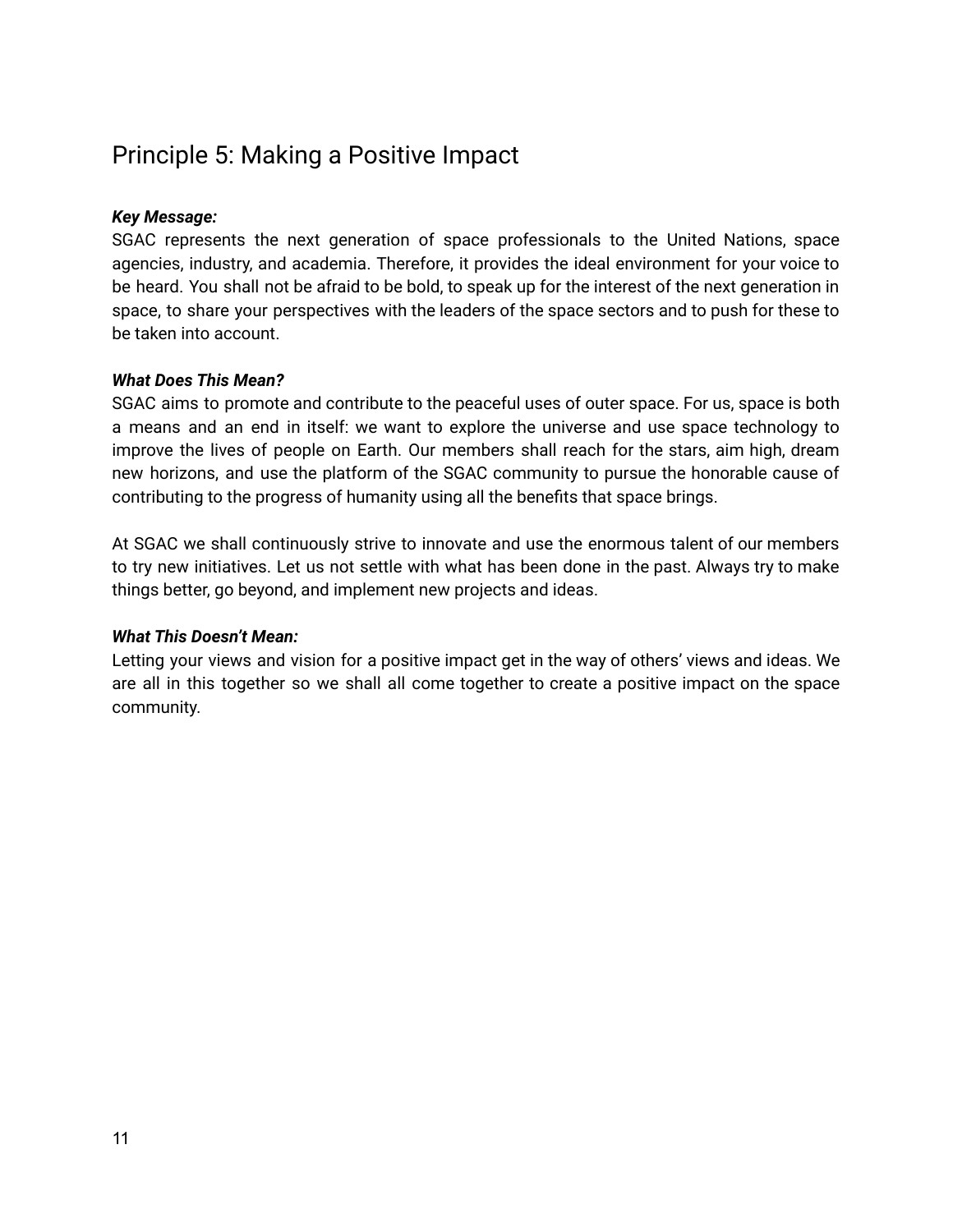### <span id="page-11-0"></span>Principle 6: Being Open and Transparent

#### *Key Message:*

Be open and take the time to talk to each other. Get to know your teammates. Listen to each other. Tell someone when you don't understand, when you need help, when you have an idea. Be honest and communicate! Trust is also about making sure you show people they can trust you. Being transparent and honest are important factors to being open.

#### *What Does This Mean?*

Be honest about your ability to complete goals and ask for help when needed.

Structure and convey ideas and information, both verbally and in writing, in a way that brings about understanding. Uses active listening in order to fully comprehend what others are saying. Personally commit to and support the creation of an atmosphere/mechanism in which open and two-way communication is promoted.

#### *What This Doesn't Mean:*

Sharing confidential information about the organisation with partners or external people.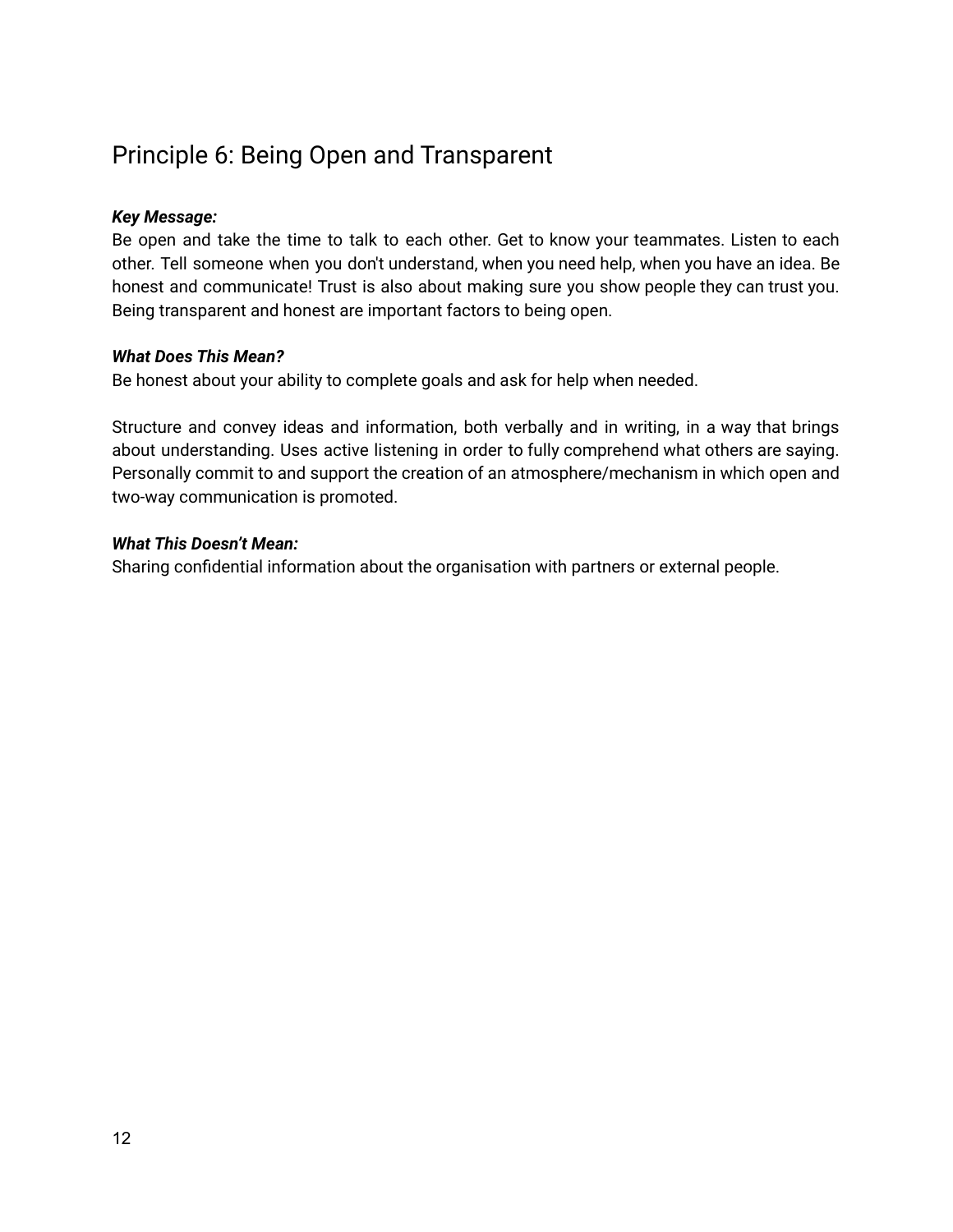### <span id="page-12-0"></span>Principle 7: Growing Together

#### *Key Message:*

SGAC is a platform for you to grow personally and professionally as well as acquiring new skills to become the next generation of space leaders. To become a leader it is mandatory for you to support others in their efforts in growing to the next heights. Only if we all grow together, can SGAC grow as an organisation.

#### *What does this mean:*

Growing together is the next step of working together. You shall identify the needs of others and support them in growing. Whenever you see a need to support you should see this as an opportunity to help and train others. You shall encourage others to learn, network and try new experiences for a mutual benefit for the SGAC in total. We commit to support others in achieving their goals.

#### *What this Doesn't mean:*

Members shall not take advantage of others in a way that is only beneficial to themselves. You shall not limit your exchanges with others in a way that limits their opportunities to grow.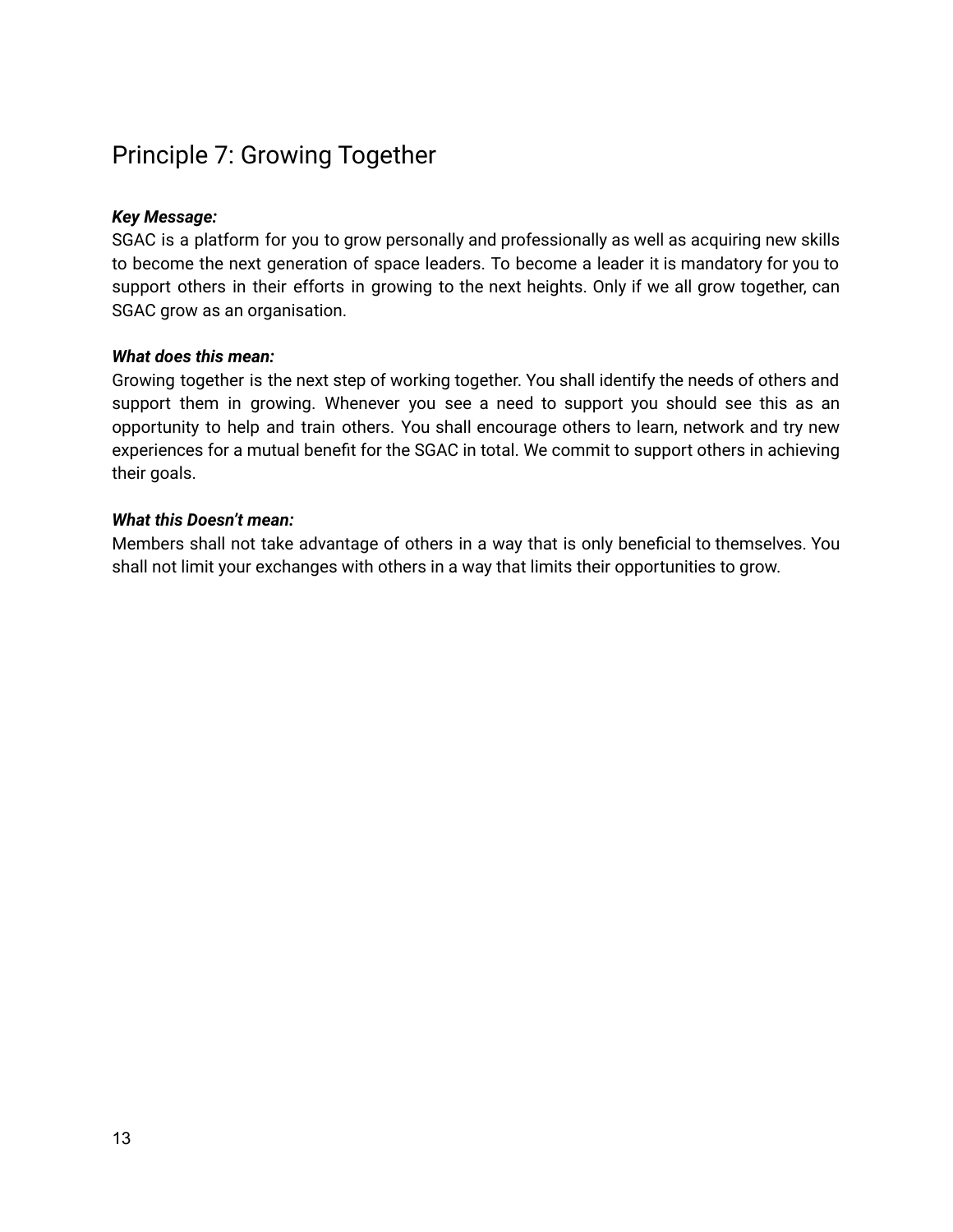### <span id="page-13-0"></span>Principle 8: Enjoying What We Do

#### *Key message:*

We all joined SGAC to enjoy a network of like-minded people all over the world. We should be remindedthat this is the baseline of all our interactions within SGAC and that we all dedicate our free time to SGAC because we enjoy it.

#### *What does this mean:*

SGAC is about volunteers and it's about people who give their time to contribute for something they are passionate about. We commit to flexibility when circumstances change, and to work together to achieve the best end for the organisation.

#### *What this Doesn't mean:*

Don't lose your joy of being a part of the SGAC. You shall not aim to take away others' joy of being part of the SGAC; this requires empathy, patience, and a glass-half-full attitude.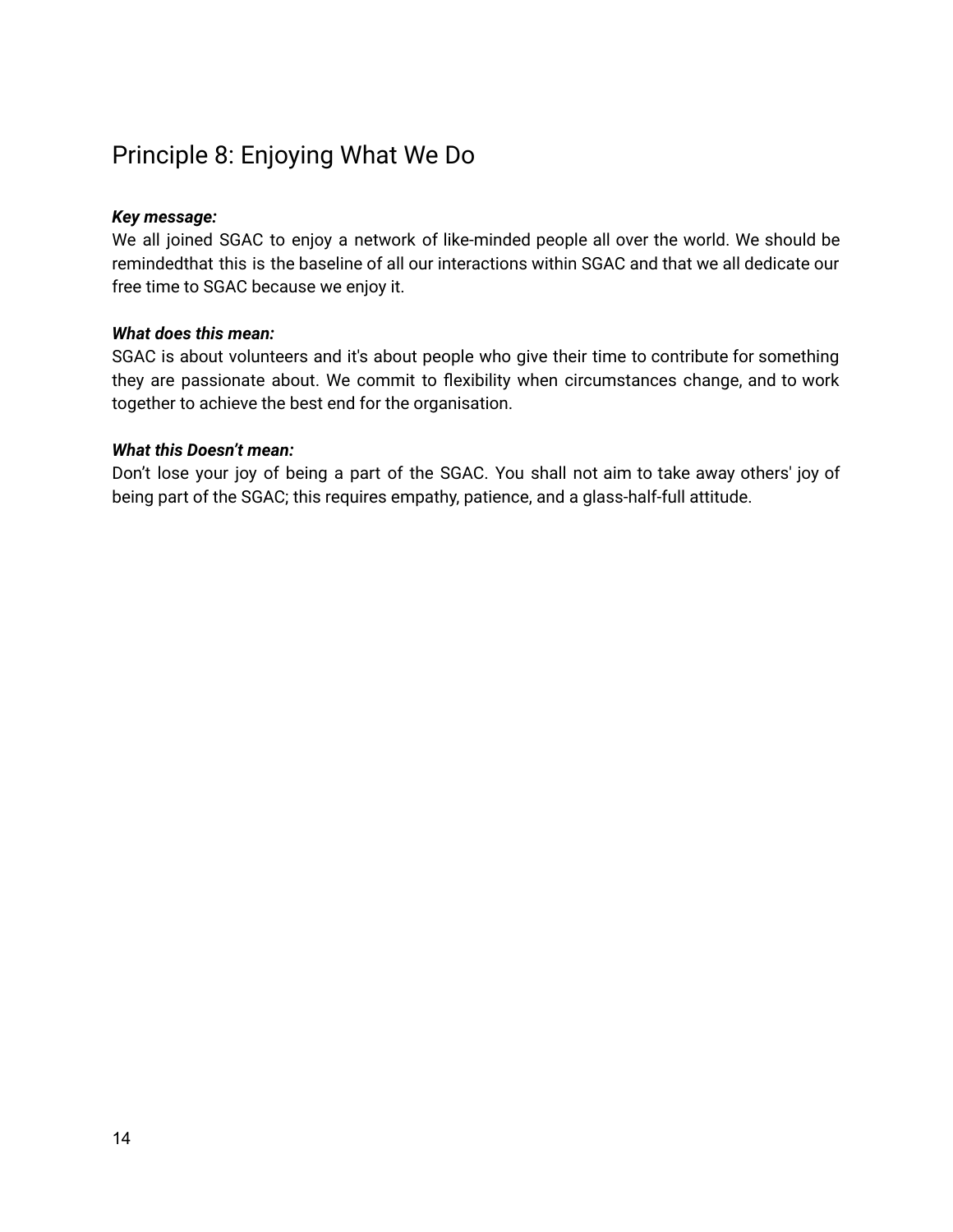### <span id="page-14-0"></span>Principle 9: Being Proactive

#### *Key Message:*

SGAC is a proactive organisation and its members actively work towards its goals. We are committed to continually improving SGAC, which requires active participation from our members.

#### *What Does This Mean?*

SGAC Members actively demonstrate a willingness and capacity to learn. They are curious, adaptable, open to new ideas, and willing to learn from mistakes. They seek to acquire and maintain necessary knowledge, skills, and judgement to improve personal and technical skills, accomplish results, and improve work processes. When there are challenges, whether on a project or process, SGAC members ensure that they and their collaborators are identifying the root cause(s) of the issue. There are often underlying issues at play, and finding this root cause can be the difference between it recurring and not.

SGAC members also focus efforts on discovering and meeting internal and external stakeholders and partners needs in a manner that provides satisfaction, understanding, and optimal outcomes.

#### *What This Does Not Mean:*

SGAC Members do not not start projects without consulting their Team Coordinators or Executive Committee input as appropriate. SGAC Members also keep in mind the broader interest of the organisation when representing SGAC at any forums or events.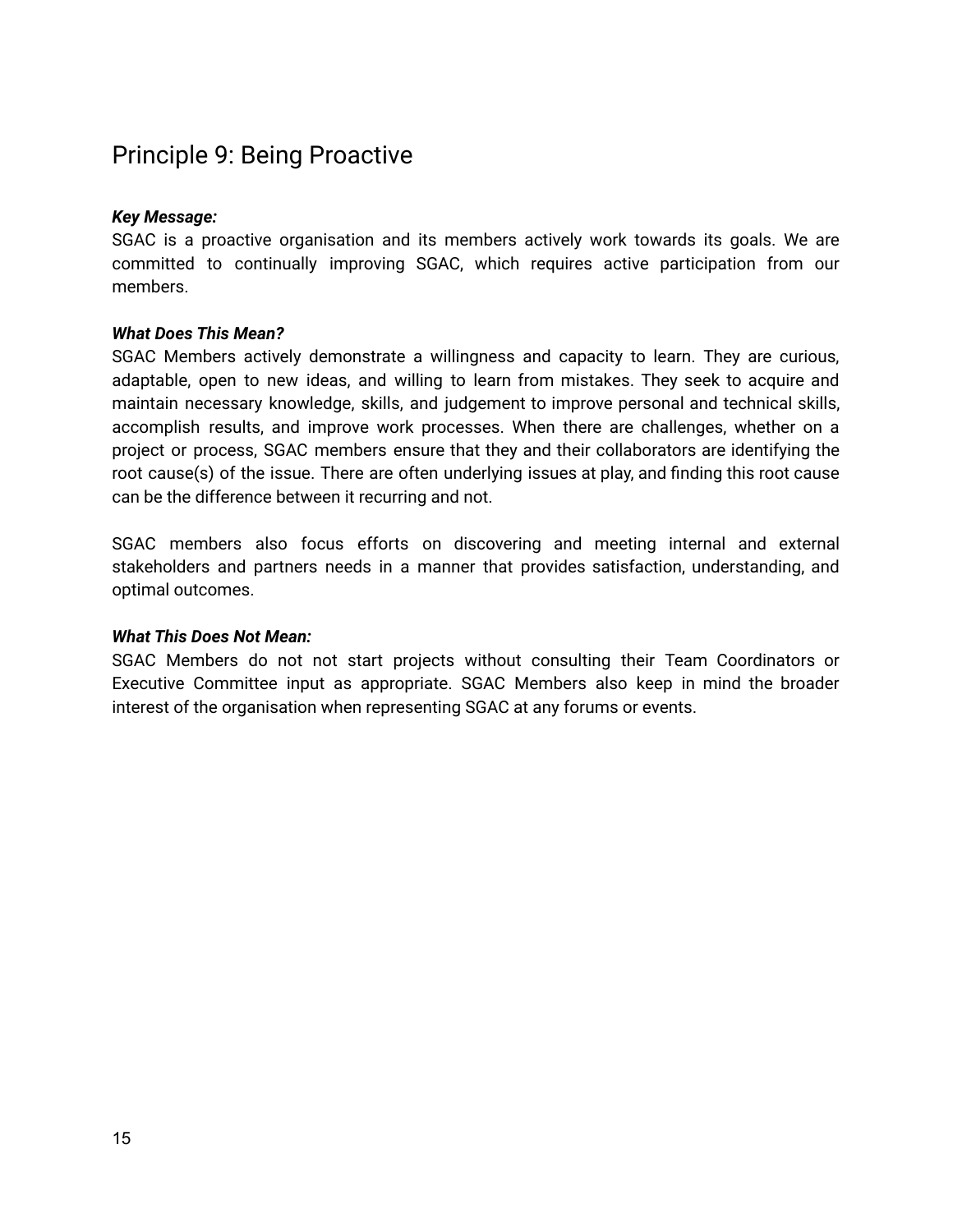### <span id="page-15-0"></span>Principle 10: Fostering Improvements

#### **Key Message:**

SGAC is committed to an atmosphere within our organisation that seeks to grow and improve our organisation and the experience of our members.

#### **What Does This Mean?**

As a volunteer organisation, all members have other priorities in their lives. With that in mind, it is important that each SGAC member knows and clearly communicates what they are accountable for, holds other members accountable for their responsibilities, and supports each other towards the goals of the group. This is key to the success of SGAC.

#### **What This Does Not Mean:**

No one person alone is responsible for the improvement of the organisation; we all work together for the good of our organisation.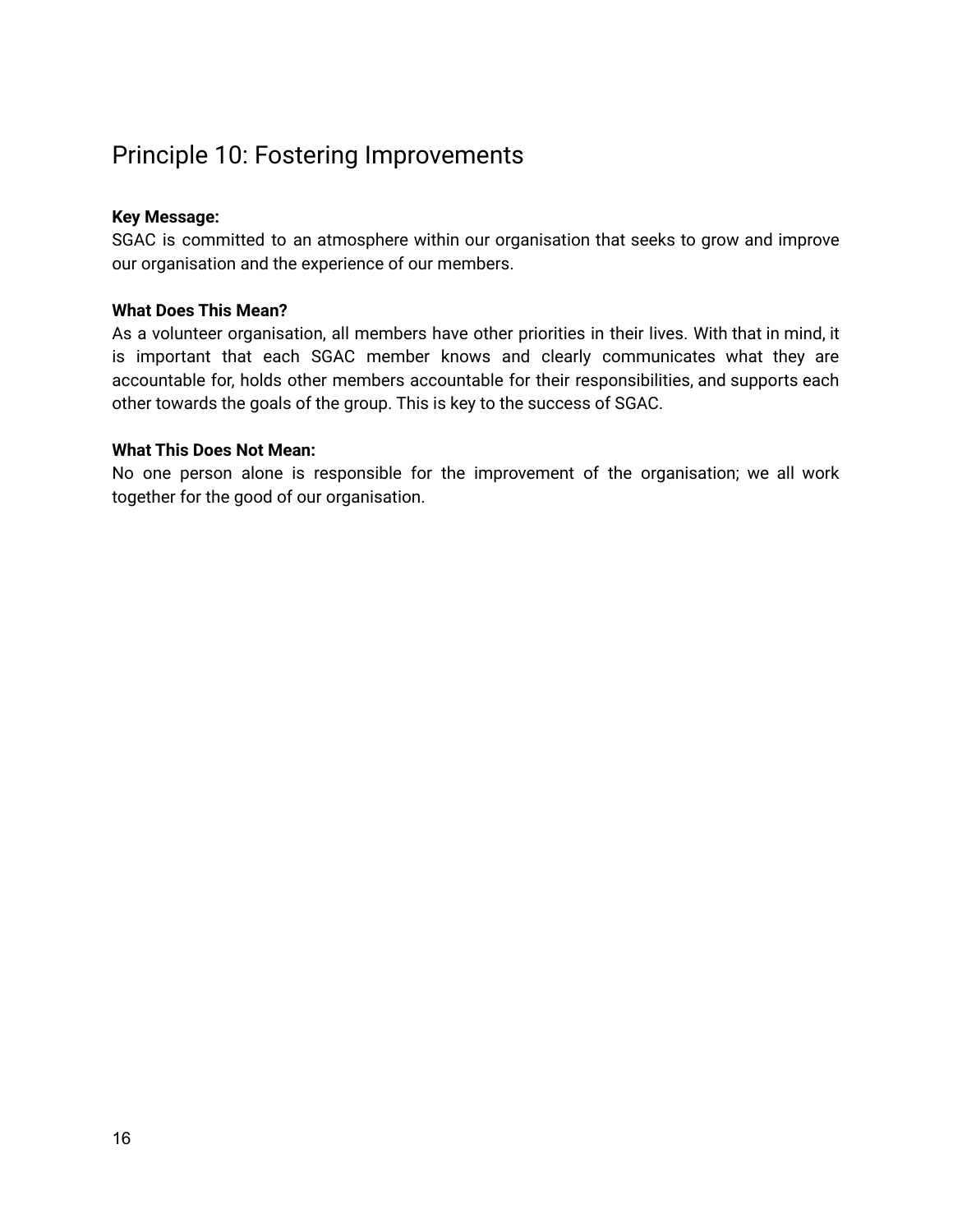## <span id="page-16-0"></span>Code of Conduct

The code of conduct is derived from the SGAC principles. SGAC members shall at all times abide by and conform to the following Code of Conduct in their capacity as an SGAC member:

### <span id="page-16-1"></span>A. General Expectations

- 1. Members shall make decisions in the best interests of the organisation.
- 2. Members shall contribute to a collegial, inclusive, professional, positive, and respectful work environment for fellow Members and stakeholders, and shall model the best in Member behaviour.
- 3. Members shall know, understand, and support SGAC's mission, vision, SGAC Principles, purpose and goals, and become familiar with and follow this Member Code of Conduct while acting on behalf of SGAC or interacting with other Members of SGAC.
- 4. Members shall not discriminate and shall be respectful of age, familial status, disability, ethnicity, nationality, religion, sex or gender, sexual orientation, and cultural differences.
- 5. Members shall use SGAC's marks, insignia, name, logos, and trade dress in compliance with quidelines issued in the **SGAC [Corporate](https://drive.google.com/open?id=1xt4DoN3SqOT7VbAYBQw4TRHYCYcsbBYFp4MALQotcJI) Visual Identity Manual**.
- 6. Members participating in SGAC's research groups acknowledge that any academic activity must be conducted in an ethical way using the highest degree of academic integrity.
- 7. When having accepted any formal roles within SGAC, Members shall make their best efforts to ensure that they meet all the obligations associated with their position in a timely and acceptable manner. Should a situation arise where a Member is not able to meet the requirements of a particular role, it is the Member's responsibility to inform their team leads as soon as possible.
- 8. All Members are expected to have read and understood the SGAC Harassment **[Policy.](https://spacegeneration.org/harassment-policy)** All Members are also expected to have undertaken the Anti-Harassment Training Course designed by SGAC which can be found here: https://spacegeneration.org/harassment-policy
- 9. Members shall at all times obey all applicable laws and regulations of the relevant government authorities, including all laws and provisions that govern appropriate conduct in the workplace while acting on behalf of SGAC.

### <span id="page-16-2"></span>B. Meetings and Communication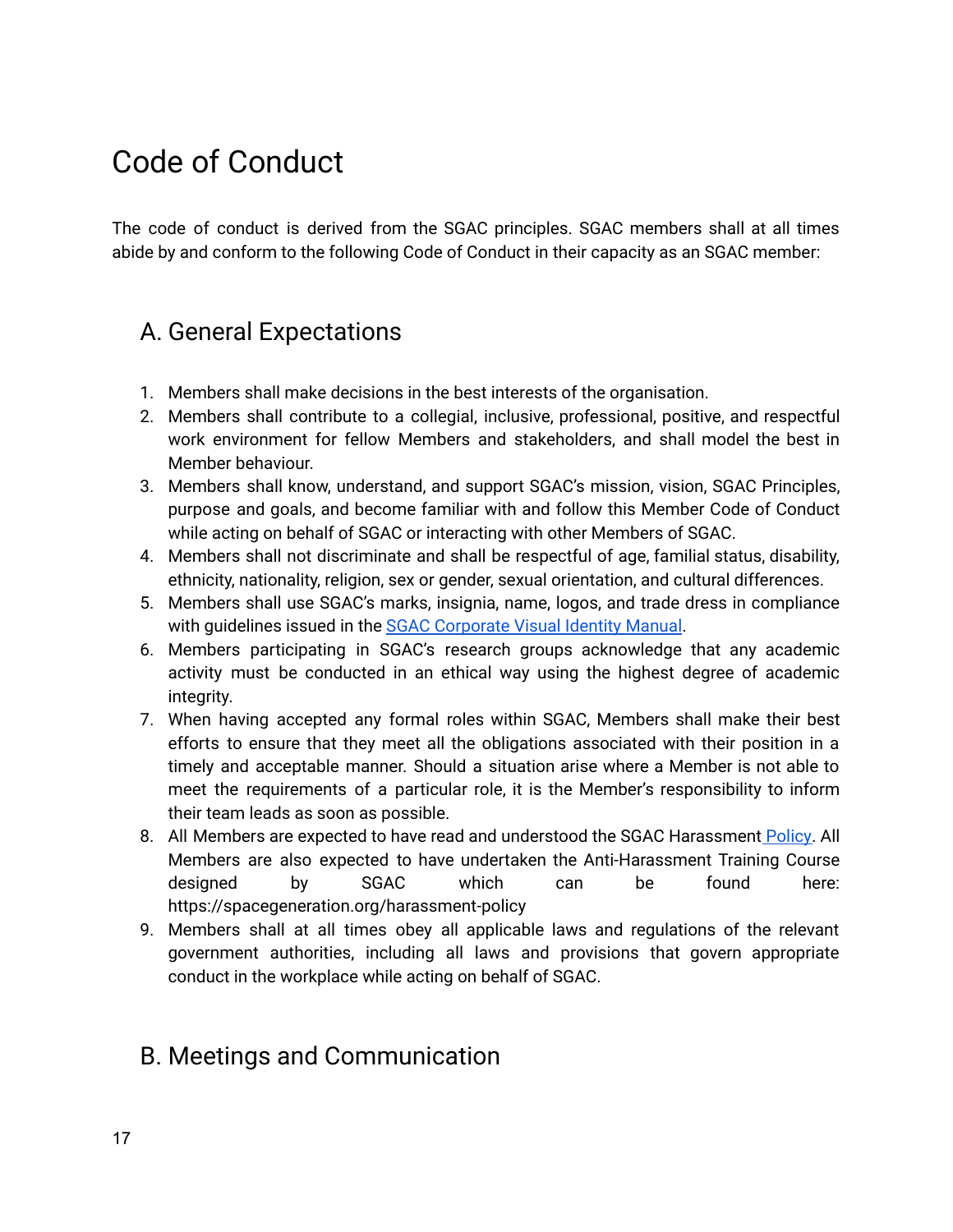- 1. While acting on behalf of SGAC, professional behaviour and respectful discourse shall be required of Members. In dealing with the individuals and external stakeholders of SGAC, members endeavour to ensure that the information conveyed to others, through written and electronic means, is not offensive to any natural or legal person. Disruptive or inappropriate behaviour toward other Members, stakeholders or staff is unacceptable.
- 2. Members are not permitted to speak on behalf of SGAC to external parties unless specifically authorised to do so by the Executive Director and/or the Chairs. Members shall take extra care when publicly or privately expressing personal opinions and should disclaim that these opinions are of their own and not of SGAC.
- 3. All contractual agreements are the responsibility of the SGAC Chairs and Executive Director. Members will not make such commitments on behalf of the SGAC, except in accordance with established SGAC policies.
- 4. All SGAC correspondence, regardless of the medium, is a reflection on SGAC. E-mail communications shall follow the same professional standards as verbal communication. E-mails may be considered legal documents and, therefore, caution shall be exercised when recording written opinions and statements pertaining to the role of the Member in SGAC.
- 5. Members shall be supportive of SGAC to others. Inappropriate communication by email or in any public forum about SGAC, its Members, staff, stakeholders, policies, procedures, or guidelines is not acceptable. Issues regarding SGAC shall be taken up with the appropriate member of the Executive Committee.
- 6. Participation in SGAC meetings is typically required to fulfil a Member's duties.

### <span id="page-17-0"></span>C. Relationship with Other Members and Stakeholders

- 1. Members shall understand the scope of their authority and exercise good judgment in their dealings with other Members, stakeholders, and the general public.
- 2. Members shall not request special or personal favours or extensive information from other Members or stakeholders without prior consultation and agreement of the Executive Director and the Chairs.
- 3. SGAC events are professional gatherings and therefore appropriate behaviours are expected. Members shall adhere to this Code of Conduct in all interactions with other Members, stakeholders, vendors, partner organisations, and other constituents.

### <span id="page-17-1"></span>D. Acting in SGAC's Best Interests

1. No Member will use any information provided by SGAC or acquired as a consequence of the Member's participation in SGAC activities in any manner other than in furtherance of their Member duties. Furthermore, Members will not misuse SGAC property or resources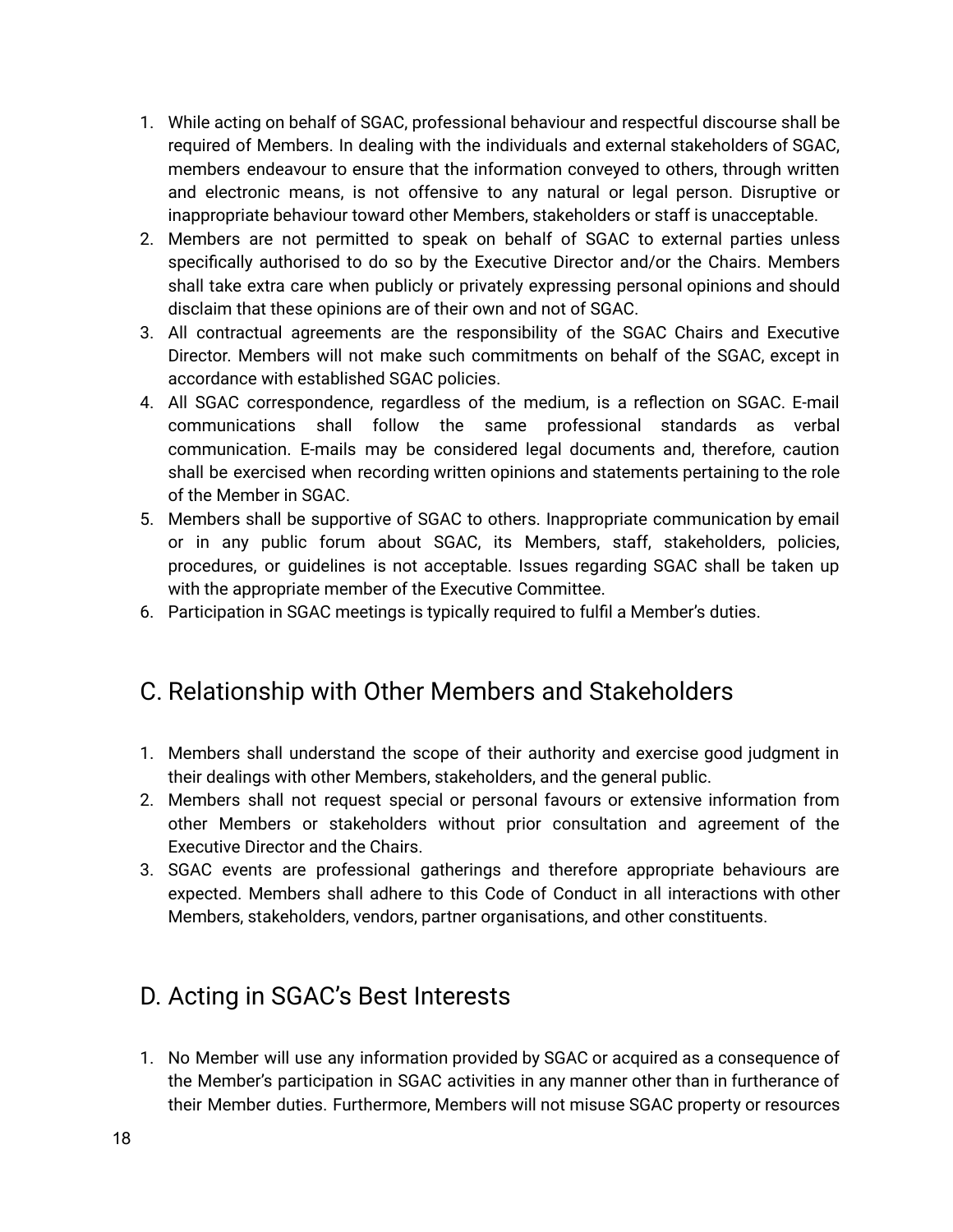and will at all times keep SGAC's property secure and not allow any person not authorised by SGAC access to such property.

- 2. Members shall not persuade or attempt to persuade any member, exhibitor, sponsor, supplier, contractor, or any other person or entity with an actual or potential relationship with SGAC to terminate, curtail or not enter into its relationship to or with SGAC, or in any way to reduce the monetary or other benefits to SGAC of such relationship.
- 3. Members are expected to act at all times in the best interest of SGAC and not for personal or third-party gain or financial enrichment. When encountering a potential conflict of interest, Members shall identify the conflict and report it to members of the Executive Committee not involved in the particular situation. The Executive Committee may ask them to recuse themselves from all discussions and voting on the matter.
- 4. Members will not accept gifts, gratuities, free trips, honoraria, personal property, or any other item of value from any person or entity as a direct or indirect inducement to provide special treatment to such donor with respect to matters pertaining to SGAC without fully disclosing such items to the Executive Committee.

### <span id="page-18-0"></span>E. Confidential Communication

- 1. Only information deemed for public knowledge may be shared or discussed outside SGAC, unless specifically authorised to do so by the Executive Director and the Chairs. No Member shall share, copy, reproduce, transmit, divulge or otherwise disclose any confidential information related to the affairs of SGAC, and each Member will uphold the strict confidentiality regarding any information discussed at meetings or any other deliberations and communications. Questions regarding the confidential nature of SGAC information or documents shall be directed to the SGAC General Counsel or the Chairs.
- 2. Upon termination of membership, Members will promptly return to SGAC all documents, electronic and hard files, reference materials, and other property not already on file in the SGAC office. Such return will not abrogate a Member from the continuing obligations of confidentiality with respect to the information acquired as a consequence of their tenure.

### <span id="page-18-1"></span>F. Violations of the Code of Conduct

- 1. Violations of the Code of Conduct are a very serious matter at SGAC. All reports submitted under the process below will be treated with utmost confidentiality and respect.
- 2. Any SGAC Member can report a violation of the Code of Conduct, whether against them, or any other person. Such reports may be made anonymously, and/or may be made on behalf of another person who wishes to remain anonymous.
- 3. Members that become aware of conduct by another Member that is believed, in good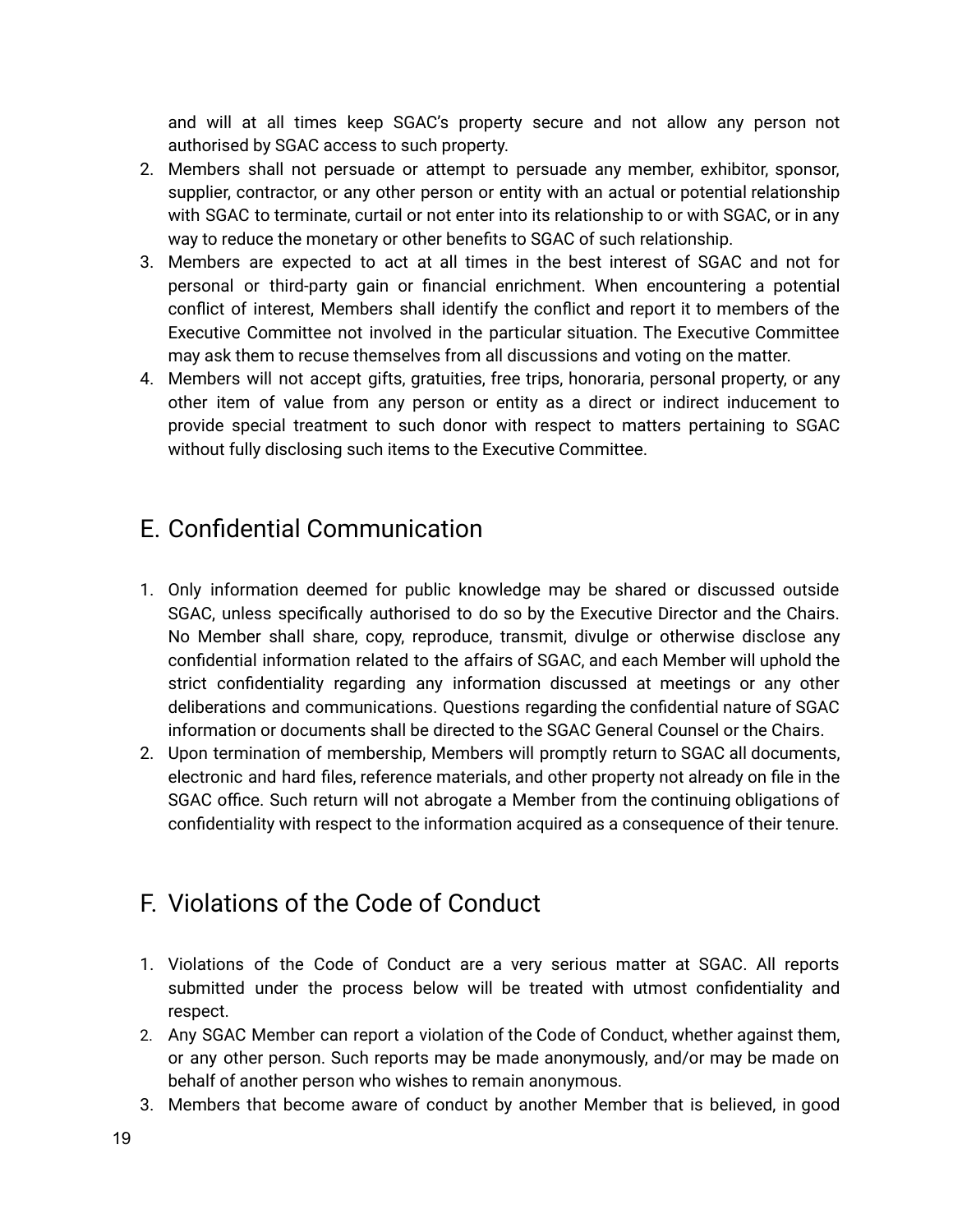faith, to be a potential violation of this Code of Conduct are encouraged to report such conduct to a member of the SGAC Code of Conduct Committee, as described in Article XX of the SGAC Statutes.

- a) The Code of Conduct Committee includes the SGAC Executive Director, Co-Chairs, Human Resource Coordinators, and General Counsels.
- b) Alternatively, any Member who has experienced conduct which is in violation of this Code of Conduct may report it to any other Member of SGAC with whom they feel comfortable, and who can then relay the information to the SGAC Code of Conduct Committee.
- c) A complaint made either verbally or in writing against a member of SGAC must be treated with utmost importance and confidentiality by the SGAC Code of Conduct Committee, or any other involved members.
- d) Only those members of the Code of Conduct Committee will be allowed to participate in an investigation who shall be deemed not to have any conflicts of interests in the matter.
- e) A conflict of interest is defined as a situation in which a person has a duty to more than one person or organization, but cannot do justice to the actual or potentially adverse interests of both parties. In such circumstances, a person may be in a position to derive benefit from actions or decisions made in another capacity. A conflict of interest can be actual, potential, or perceived. All members of the Code of Conduct Committee shall complete a confidentiality and no conflicts of interest statement prior to participating in the meetings of the CCC. This statement can be found in the [Procedures](https://drive.google.com/file/d/196zpwsUP4TFaOTxPA-faWKs108Wwt182/view?usp=sharing).
- f) A member of the Code of Conduct Committee can be removed from an investigation if the rest of the Code of Conduct Committee votes by majority to remove them due to conflict of interest.
- g) The CCC members shall be objective and constructive in their assessment, refraining from being hostile or inflammatory and from making libellous or derogatory personal comments.
- 4. If a violation of this Code of Conduct is believed to have occurred during an SGAC event, a report should immediately be made to the Event Manager, who must subsequently inform a member of the Code of Conduct Committee.
- 5. In the case where a violation of the Code of Conduct is alleged against the SGAC Executive Director, or either of the SGAC Co-Chairs, or the person submitting a report does not believe that the issue can be adequately addressed by the Code of Conduct Committee, the Arbitration Committee, as defined in SGAC Statute Article XVIII, can be established to conduct the investigation.
- 6. In order to protect the victim, or to preserve the quality of any ongoing SGAC activity which could be impacted by a violation of the Code of Conduct, the Code of Conduct Committee has the power to take immediate, temporary actions providing relief pending final determination of the matter. The procedures which will be followed by the Code of Conduct Committee can be found [here](https://drive.google.com/file/d/196zpwsUP4TFaOTxPA-faWKs108Wwt182/view?usp=sharing).